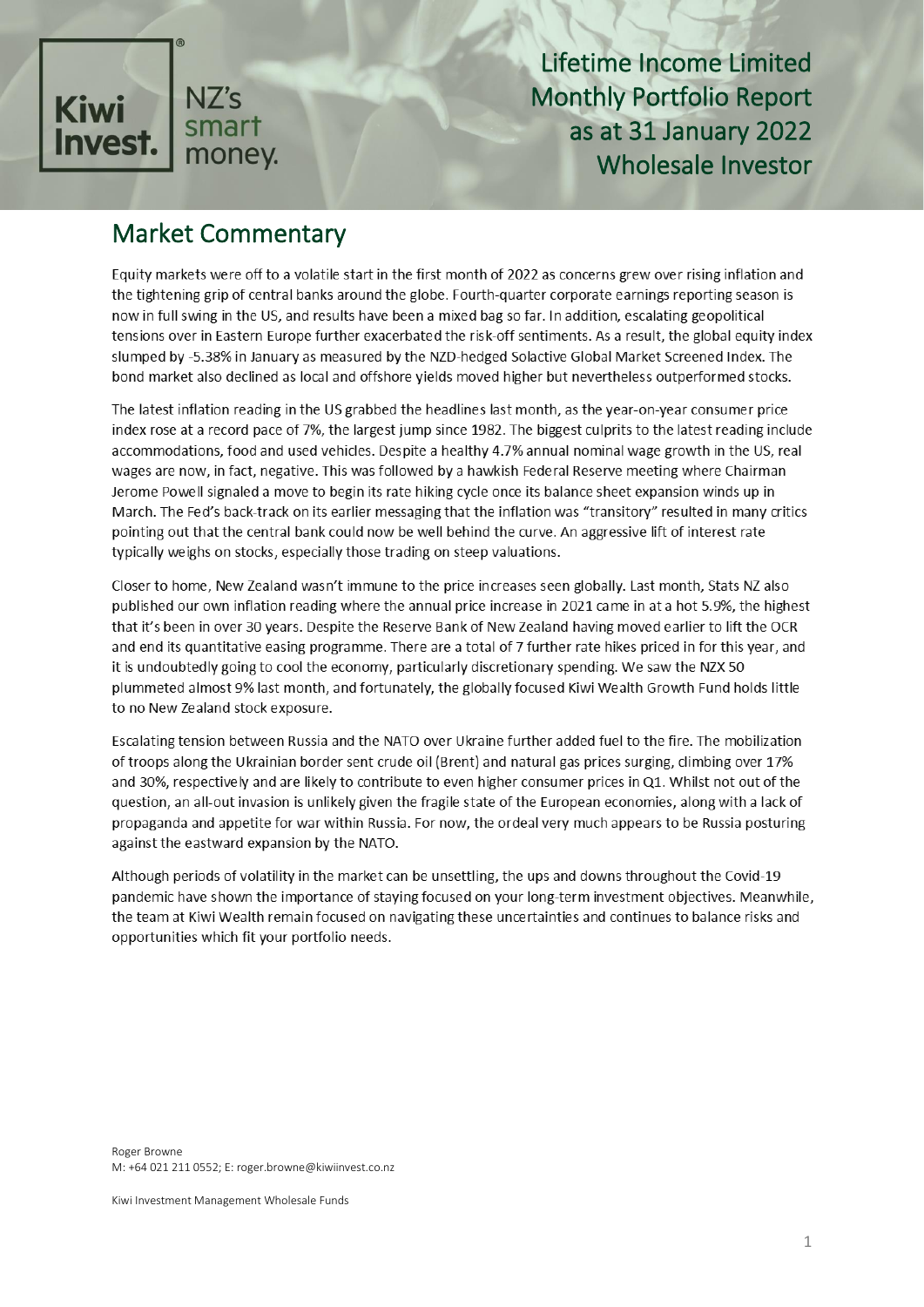

## Portfolio Commentary

# Lifetime Fixed Interest Trust

|                  | <b>Units</b> | Unit Price* | <b>Market Value</b> | $\%$   |
|------------------|--------------|-------------|---------------------|--------|
| <b>Cash Fund</b> | 139,198.88   | 1.0626      | 147.912.73          | 100.00 |
| <b>Total</b>     |              |             | 147.912.73          | 100.00 |

### \*Applications are valued using the buy price, redemptions are valued using the sell price and market values are calculated using the mid-price.

The Cash Fund returned 0.10% before fees and taxes in January , beating its benchmark, the S&P/NZX Bank Bill 90-Day Index, which returned 0.08%.

Markets continue to grapple with concerns over higher, persistent inflation, and the latest NZ CPI came in above consensus at just shy of 6% year on year. The RBNZ is scheduled to meet in February and is expected to lift the OCR by 0.25% to 1%, there are now 7 rate hikes priced into 2022. Short term interest rates lifted higher in January and several banks have revised deposit rate upwards. The portfolio remains well diversified between the financial institutions.

# Lifetime VIP Balanced Fund

|                            | Units        | Unit Price | <b>Market Value</b> | %      |
|----------------------------|--------------|------------|---------------------|--------|
| <b>Fixed Interest Fund</b> | 2,646,641.99 | 1.3072     | 3,459,690.41        | 45.56  |
| <b>Growth Fund</b>         | 2,050,087.49 | 2.0168     | 4,134,616.45        | 54.44  |
| <b>Total</b>               |              |            | 7,594,306.86        | 100.00 |

### *Fixed Interest Fund*

The Fixed Interest Fund returned -0.80% before fees and taxes in January, outperforming its benchmark, which returned -1.05%. Outperformance was due to having a lower average maturity than that of our benchmark while long term rates spiked. All things being equal, bond prices go down when interest rates go up and usually more so if the maturity of the bond is higher.

Offsetting this, corporate credit spreads (the extra interest rate you get for owning a company over a government) was a headwind. Also, our overweight to short term bonds hurt us with higher expectations of the Reserve Bank's overnight Official Cash Rates (OCR) rising in the next year.

Roger Browne M: +64 021 211 0552; E: roger.browne@kiwiinvest.co.nz

Kiwi Investment Management Wholesale Funds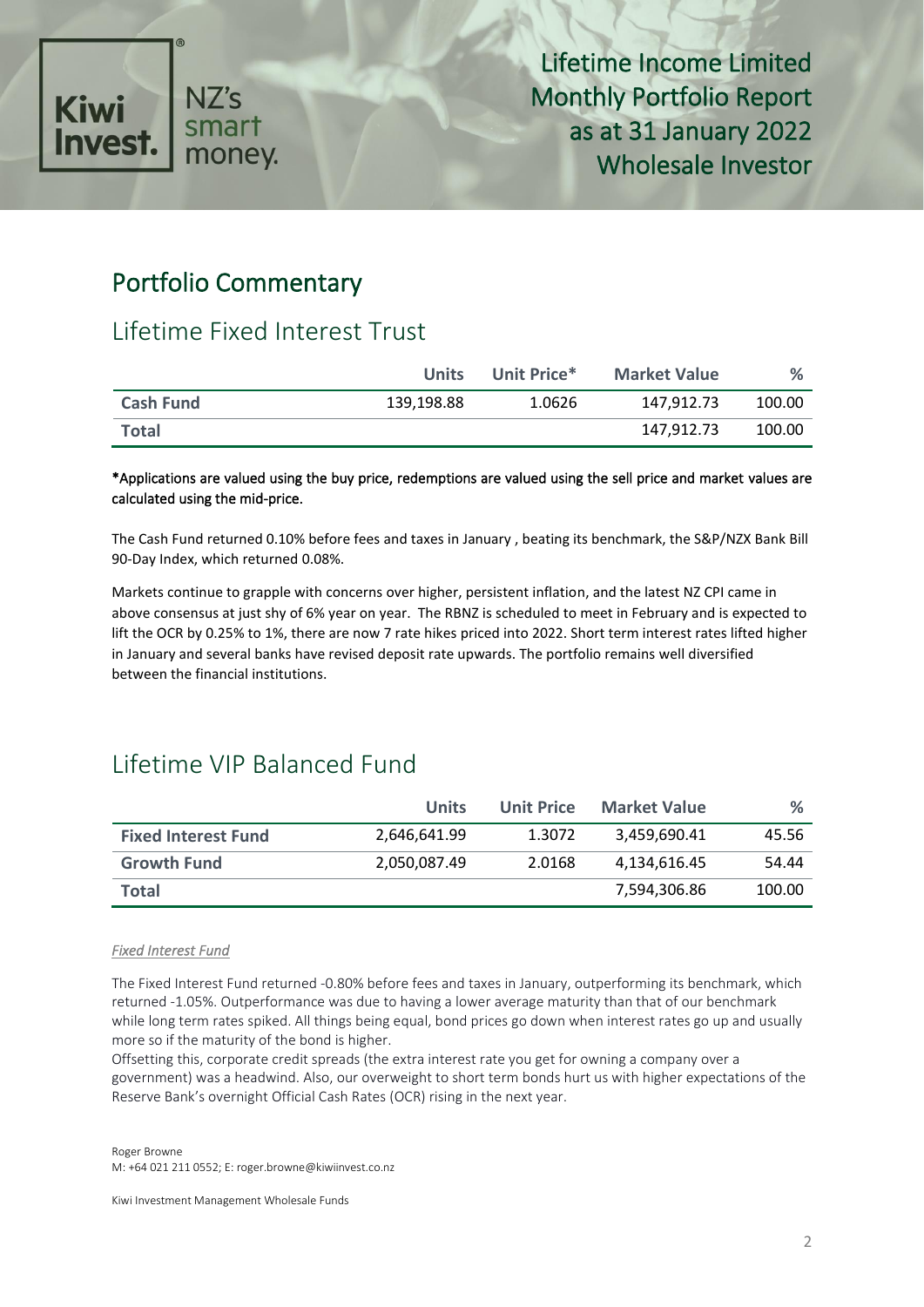

The idea that inflation was only transitory has become – well – transitory. It is real, and global central banks have their feet squarely on the brake pedal. The herculean efforts to push back on Omicron in China only serve to emphasize just how much the supply lines continue to be pummelled by Covid. Oil prices continue to rise and, while there are signs of higher production, it's clearly adding fuel to the inflation fire. However, to be clear, we do expect inflation to fall by the end of the year. Firstly, some of those port issues will reduce as demand reduces. Some 70% of mortgages in New Zealand are set to be repriced this year, sucking extra spending power from Kiwis (and the same is happening all over the world). Our base case is that there may well be other Covid variants but that continued vaccinations and/or infections will render the virus as less of a concern at least economically in the next few years. The Fed expects inflation to fall back down to 3.2% by the end of this year, so this is not the early 90s inflation New Zealand suffered. Our view is that it is best to remain at lower average maturities where much of the interest rate hikes are already priced in and then start adding longer bonds by the end of the year at more attractive levels.

As bond yields spiked and equity markets declined in January, credit spreads began to gap out globally. The average rating on the Kiwi Wealth Fixed Interest Fund is highly rated AA. Last month we added AAA-rated names like Rentenbank and the Asian Development Bank in 5-year maturities. They had a nice yield vs. their New Zealand Government Bond equivalent. We had been holding off adding more company bonds which had been artificially held too expensive from the Fed's explicit support. As the Fed decidedly moves away from being market friendly, we expect further slippage in credit spreads. Should that occur, we stand ready to add to the portfolio

#### *Growth Fund*

The Growth Fund returned -4.14% before tax and fees in January, behind its benchmark, which returned -3.64%. One of the underlying equity strategies saw a challenging month given the sell-off of growth (fast growing/high valuation) in favour of value-oriented(cheap/cyclical) stocks. On the other hand, the weakening Kiwi dollar and a positive return generated by the alternative assets contributed positively to the fund.

## Lifetime International Companies Fund

|                                   | <b>Units</b> | Unit Price* | <b>Market Value</b> | %      |
|-----------------------------------|--------------|-------------|---------------------|--------|
| <b>Global Quantitative Fund -</b> | 1,288,711.75 | 1.5163      | 1,954,073.63        | 69.26  |
| <b>Hedged</b>                     |              |             |                     |        |
| <b>Global Quantitative Fund -</b> | 566,442.43   | 1.5313      | 867,393.30          | 30.74  |
| <b>Unhedged</b>                   |              |             |                     |        |
| <b>Total</b>                      |              |             | 2,821,466.93        | 100.00 |

*\*Applications are valued using the buy price, redemptions are valued using the sell price and market values are calculated using the mid-price.*

Roger Browne M: +64 021 211 0552; E: roger.browne@kiwiinvest.co.nz

Kiwi Investment Management Wholesale Funds